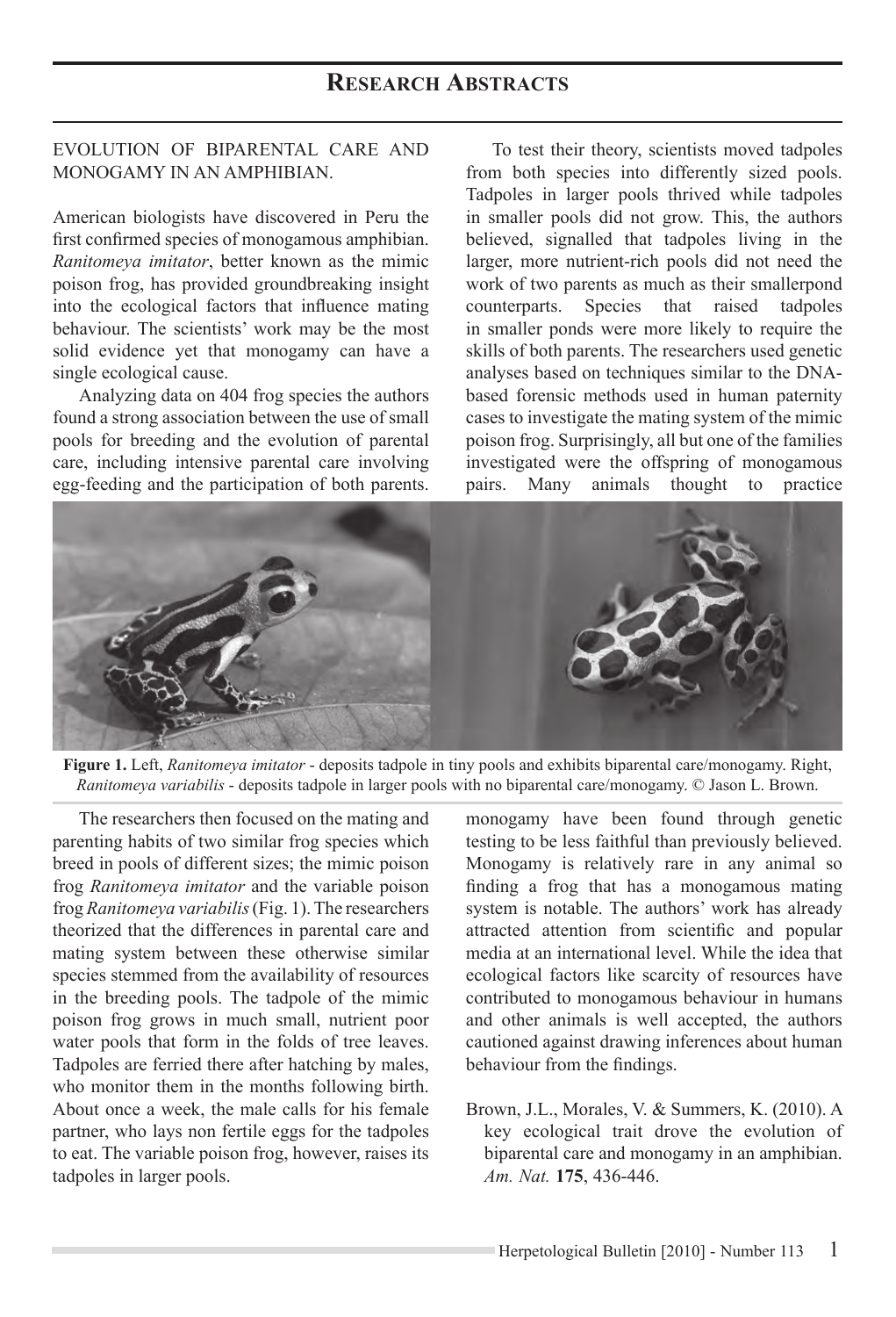## NOVEL PROTEINS IDENTIFIED FROM KING COBRA VENOM.

Snake venoms contain a rich cocktail of pharmacologically active peptides and proteins that have contributed greatly to scientific advances. The authors of this paper have now added another member to a class of valuable peptides, providing a detailed structural and functional characterisation of a novel neurotoxin from the venom of the king cobra. Their 1.5-Å crystal structure revealed that the new toxin, haditoxin, exists as a homodimer, similar to the k-neurotoxin family. Interestingly, however, themonomeric subunits of haditoxin, which consist of a three-finger protein fold, closely resemble shortchain a-neurotoxins, unlike k-neurotoxin monomers, which resemble longchain a-neurotoxins. Perhaps more interestingly, while haditoxin could antagonise several classes of nicotinic acetylcholine receptors (nAChRs) in neurons and muscle, its greatest potency is against a7-nAChRs, which are recognised by neither shortchain a-neurotoxins nor k-neurotoxins.

Haditoxin is structurally unique and therefore expected to have unique pharmacological properties. The toxin is like a conjoined twin. It has a relatively large complex made up of two identical protein molecules. The three-finger toxins display diverse biological actions on the human nervous system, cardiovascular system and blood clotting. Some have directly led to the development of compounds with potent analgesic and blood pressure reducing properties so it is likely that haditoxin in its 'conjoined twin' state or as individual components could offer novel uses.

Researchers have been studying king cobra venom for over 50 years and yet are still identifying new compounds. It is a complex cocktail of biological molecules that can change composition depending on the environment, season or even the snake's diet. The venom primarily acts on neurotransmitter receptors which regulate communication between nerve cells or between nerves and muscles, resulting in symptoms such as paralysis and respiratory failure. The worldwide burden of snakebite is high with up to  $125,000$ deaths each vear, and significant public health costs associated with snakebite treatment.

While not every new toxin will convert directly into a clinically useful drug, there is potential for haditoxin to be a lead compound or template from which to design other drugs. Haditoxin may also be useful as a 'molecular probe' which will help studies of neurotransmitter receptors and their role in disease. These receptors are also important in neurodegenerative conditions such as Alzheimer's and Parkinson's diseases as well as in schizophrenia, anxiety and depressive disorders and nicotine addiction.

The haditoxin research was conducted by an international team from the National University of Singapore, Griffith University and University of Geneva.

Roy, A., Zhou, X., Chong, M.Z., D'hoedt, D., Foo, C.S., Rajagopalan, N., Nirthanan, S., Bertrand, D., Sivaraman, J. & Kini, R.M. (2010). Structural and functional characterization of a novel homodimeric three-finger neurotoxin from the venom of *Ophiophagus hannah* (king cobra). *J. Biol. Chem.* **285**, 8302-8315.

MOLECULAR INVESTIGATION OF INFRA-RED DETECTION BY SNAKES.

Snakes possess a unique sensory system for detecting infrared radiation, enabling them to generate a 'thermal image' of predators or prey. Infrared signals are initially received by the pit organ, a highly specialised facial structure that is innervated by nerve fibres of the somatosensory system (Fig. 1.). How this organ detects and transduces infrared signals into nerve impulses is not known. In this article the authors use a technique called transcriptional profiling to identify infrared receptors on sensory nerve fibres that innervate the pit organ. These nerve fibres (called Transient Receptor Potential Channels from pit-bearing snakes (vipers, pythons and boas) are the most heat-sensitive vertebrate ion channels thus far identified a factor consistent with their role as primary transducers of infrared stimuli. Thus, snakes detect infrared signals through a mechanism involving radiant heating of